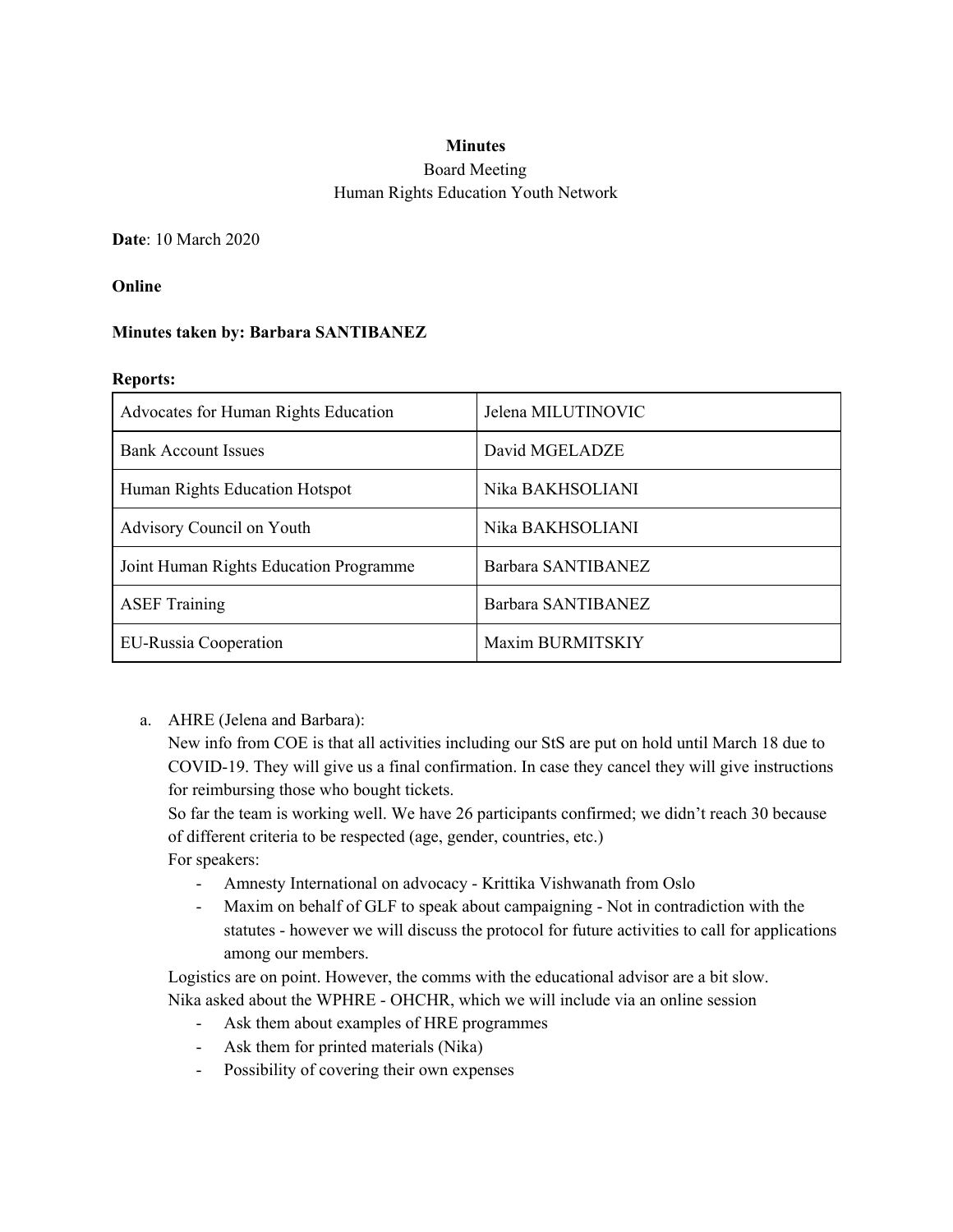- b. Bank Issues (David):
- David requested for Maxim's documents in order to finalise the process. However, to translate the document from Bulgarian to French should be an official document.
- David is dealing with two banks currently, but it's difficult to have a deadline for the time being because of documentation from our board members (Nika and Maxim).
- Transferwise: Nika asked them to sign the FIF for Erasmus, which they did. We sent it to the Belgian National Agency already. Jelena sent it to the EYC.
- However we should keep in mind the difficulties we've been through for future reference!
- c. HRE Hotspot (Nika)
- Hopefully we will get the agreement with the NA, but we will have to request a change of the dates (we were supposed to start in January).
- Barbara to email the NA to know the longest they can extend our activity
- It would be good to have the partnership building activity before October, either in July or September - most of us are available in September but we need to agree on a final date.
- Link to infopack: <https://drive.google.com/file/d/1SqPFGkLRWSNUD1S6IN00YdYZHxD212nv/view>
- Nika will draft a call for facilitators Board cannot apply for this role, but we'll have a role in facilitation
- Who's deciding on who's coming? Board votes and decides on the facilitators
- d. Advisory Council of Youth (Nika)
- Meeting cancelled because of COVID-19
- Nika applied to the priority focus group access to rights.
- We were supposed to apply for portfolios; Nika applied to HRE and EDC + Internet governance
- e. JHREP (Barbara) not a lot of updates besides the conference in December, Amnesty International has resources for the project and HREYN expected to contribute. Amnesty will get back for us on their summer plans.
- f. ASEN application wasn't approved but they will let us know when the call for training will be open. This is a good opportunity for the network to export its work beyond Europe.
- g. EU Russia Cooperation (Maxim):
- In August 2019, Maxim joined on behalf of HREYN the Gender Equality group.
- In Dec 2019 there was a roundtable in Sofia (Bulgaria).
- In April 2020, Maxim will participate in an activity with the Forum.
- In May 2020, there will be a GA of the Russia Civil Forum; Maxim will present HREYN to potential new members.
- Maxim to send the action plan; he needs a volunteer from the Board to help and collaborate with the civic education group - Barbara volunteered to help.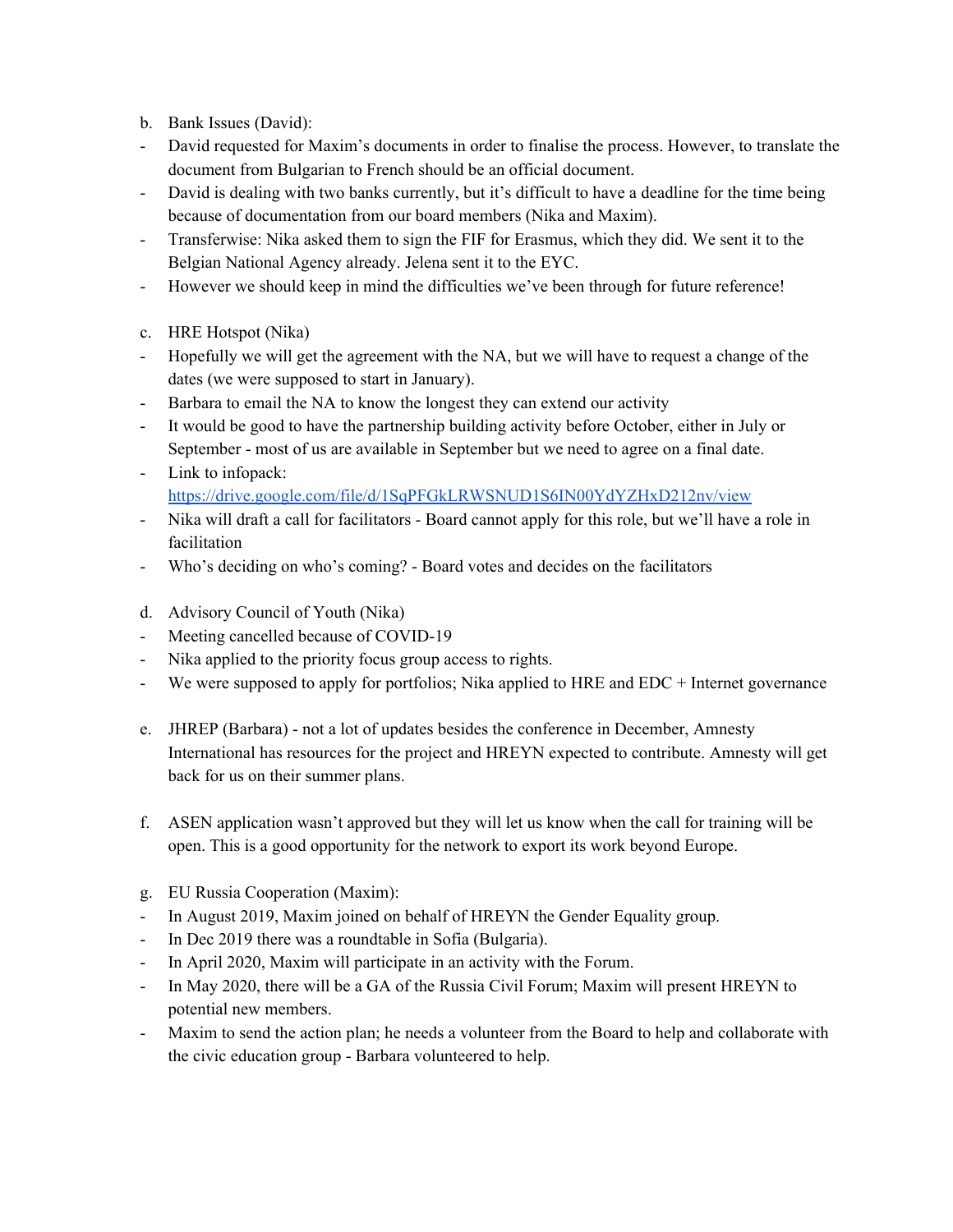#### **Issues to resolve:**

| Internal communication           | Need for internal protocols for communication between us and<br>with the members, in order to enhance efficiency and in<br>respect of the principles of the network.                                 |  |
|----------------------------------|------------------------------------------------------------------------------------------------------------------------------------------------------------------------------------------------------|--|
|                                  | Proposal: Create a code of conduct/protocol including not only<br>communications, but also decision making procedures and<br>conflict resolution, for the Board to be voted - Jelena to draft<br>it. |  |
| Communication with the members   | Jelena suggests that we include a section on this in the<br>document above.                                                                                                                          |  |
|                                  | We also need to find a way of interactively communicating<br>with members - through our website or other platform?                                                                                   |  |
|                                  | One of the Board members to volunteer for a<br>"Communications Officer" position within the Board to<br>oversee that communications are happening!                                                   |  |
|                                  | Membership renewal is ongoing - however several orgs have<br>not responded yet.                                                                                                                      |  |
|                                  | Visualize what we're offering to the members (training,<br>standards, etc.)                                                                                                                          |  |
|                                  | Sharing more resources from members through our website                                                                                                                                              |  |
|                                  | Currently working on Glossary to be available on our website<br>(Nika and B)                                                                                                                         |  |
|                                  | Newsletters are working very well (to include it as a task on<br>the ToR).                                                                                                                           |  |
|                                  | Maxim to invite back old members                                                                                                                                                                     |  |
| Advisory Council on Youth        | Sharing info - how to communicate it to the members? To be<br>included in the ToR                                                                                                                    |  |
| <b>AHRE</b> and <b>HREH</b> link | They are both on the same topic - AHRE could elaborate on<br>some guidelines for projects to be used during HREH.                                                                                    |  |
|                                  | Depending on what happens in the next weeks with<br>COVID-19                                                                                                                                         |  |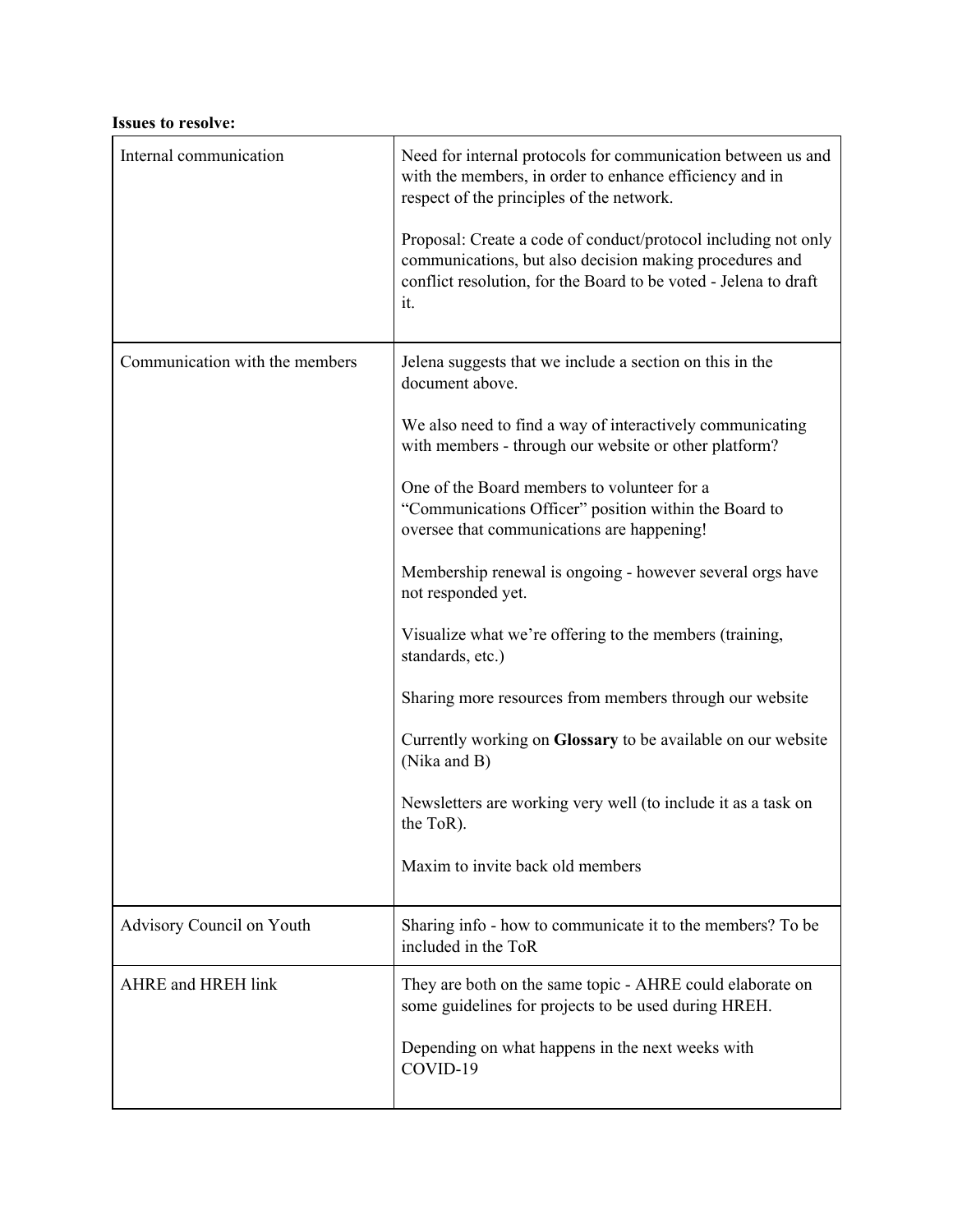| Report on strategy                                                                                |                                                                                                                                                                                                                          |
|---------------------------------------------------------------------------------------------------|--------------------------------------------------------------------------------------------------------------------------------------------------------------------------------------------------------------------------|
| New members - strategy                                                                            |                                                                                                                                                                                                                          |
| General Assembly 2020                                                                             | Incorporate it in the HREH activity plan                                                                                                                                                                                 |
| Upcoming deadlines                                                                                | EYF - April 1:<br>- Annual Work Plan: Brainstorm via Google Doc<br>COE YD - April 15:<br>- Study Session application: To be resubmitted by Barbara and<br>Maxim<br>Erasmus - End of April:<br>$-KA1$<br>$-KA2$<br>$-KA3$ |
| Strategic aims - an overview                                                                      |                                                                                                                                                                                                                          |
| Live board meeting - possibilities for<br>2020                                                    |                                                                                                                                                                                                                          |
| Technical issues (sync option,<br>communication platform, mandatory<br>phone lock, passwords etc) |                                                                                                                                                                                                                          |

# **Tasks**

| Task                                               | Responsible person | Deadline             |
|----------------------------------------------------|--------------------|----------------------|
| Annual work plan deadline April<br>15 - Brainstorm | All                | End of this week     |
| Communication strategy                             | Jelena             | End of March         |
| Writing to Kakava about<br>technical issues        | Jelena             | End of this week     |
| Whatsapp group                                     | Nika               | End of the week      |
| Mail to the members about<br>board meeting         | Barbara            | End of the next week |
| Ask OHCHR about examples of                        | Jelena and Barbara | By March 18          |